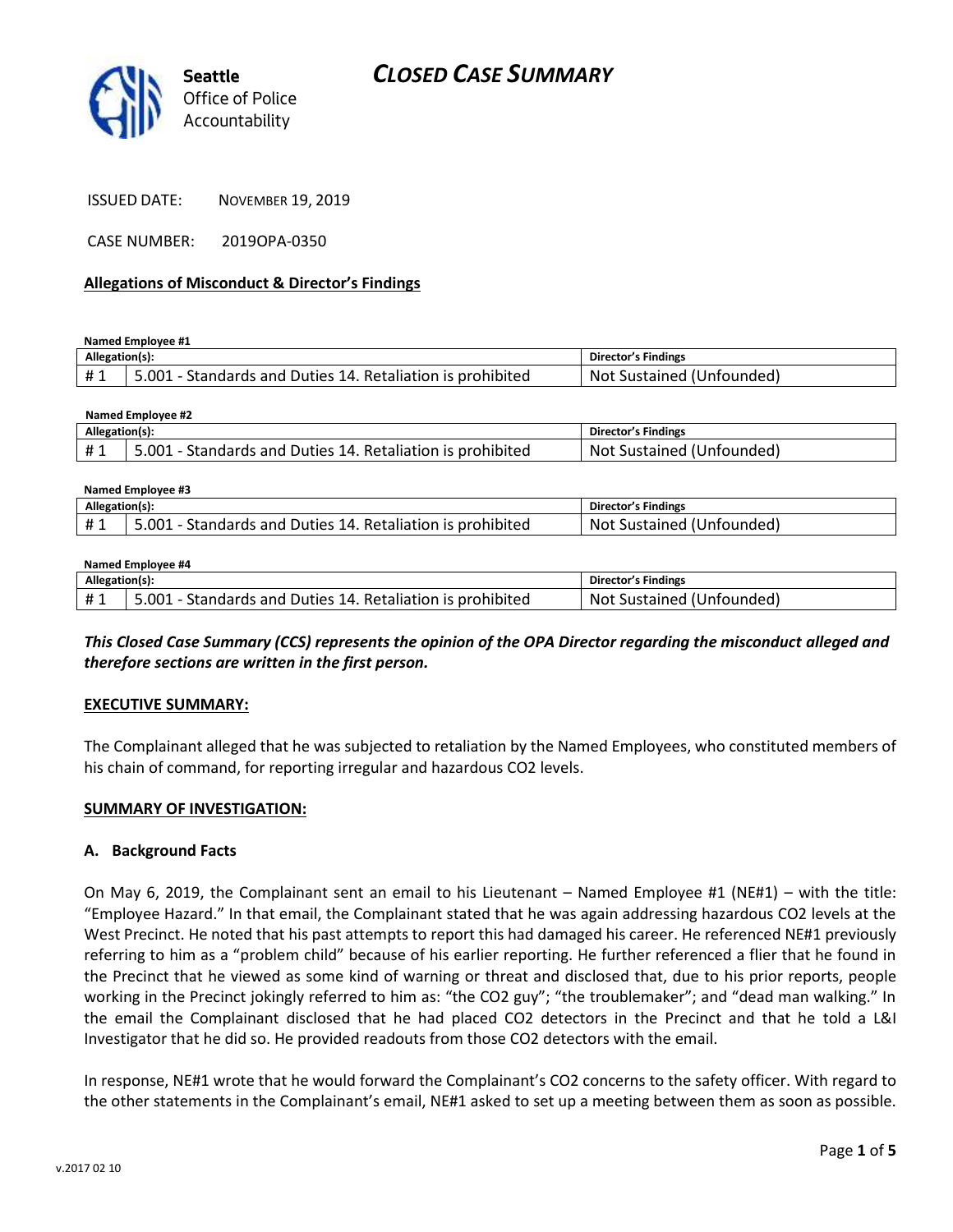

# *CLOSE CASE SUMMARY*

OPA CASE NUMBER: 2019OPA-0350

NE#1 further told the Complainant to request a Guild representative for the meeting. The Complainant wrote back and asked why he needed a Guild representative, but it does not appear that NE#1 responded.

A meeting was held between the Complainant and NE#1. The parties to that meeting had different interpretations of how it went and what was discussed. On May 23, 2019, NE#1 made an OPA referral on the Complainant's behalf concerning this matter. In that referral, NE#1 wrote that he was forwarded a "possible hostile work environment" claim that had been made by the Complainant.

### **B. Complainant's OPA Interview**

As part of its investigation, OPA interviewed the Complainant. The Complainant recalled that he initially reported the CO2 issue and the potential impact that it was having on the health of officers in August of 2017. He stated that it eventually went through the chain of command and up to the then Assistant Chief of Patrol – Named Employee #4 (NE#4). The Complainant stated that NE#4 directed him to report safety issues directly through the chain of command. The Complainant told OPA that he took this as an order to no longer raise the issue of CO2 levels. He stated that, after this, he began hearing that he was considered a "problem child" in the Precinct because of his reporting of this issue. He told OPA that he was disturbed by this as he had always received good performance evaluations. The Complainant believed that the negative affect his reporting had on his career was demonstrated when he did not get one of two open Sergeant assignments. They went to two other Sergeants, even though he was the most senior Sergeant at the Precinct. NE#1 said that that he was never told why he did not get one of those positions, but he believed that it was due to his reporting. He also believed that he was not liked by the current Precinct Captain – Named Employee #3 (NE#3) – because of his past reporting.

The Complainant told OPA that, when he again reported the CO2 issue in May of 2019, it was after he found high levels of CO2 on his personal detectors that he had placed in the Precinct. He was reluctant to report the issue but determined that he needed to do so. He said that he was surprised and confused that NE#1 told him to bring a Guild representative to the meeting. He also said that NE#1 went over the air to call for a Guild representative, which the Complainant believed may have been purposed to embarrass him and to send a message that the Complainant should not be reporting such matters. The Complainant recalled that, during the meeting, NE#1 asked him whether he was happy at the Precinct and suggested that he look for a new assignment somewhere else.

The Complainant told OPA that he also believed that he was removed from being the Third Watch FTO Sergeant based on his reporting and that this decision was made by the Training Unit Captain – Named Employee #2 (NE#2) – who had been the West Precinct Captain when the Complainant had first raised the issue of the CO2 levels. However, he later contacted the Training Unit and was informed that this was a miscommunication. He was told that he was still assigned to be the Third Watch FTO Sergeant but that he was now sharing those duties with one other Third Watch Sergeant.

Lastly, the Complainant discussed the packet that was left in the Precinct, which he believed was a message to him that he should stop reporting. He stated that he did not know who left the packet.

During a second interview, the Complainant stated that he did not inform the Guild of the CO2 levels in the Precinct and that the first time the Guild became aware of these issues was during the meeting between the Complainant and NE#1 in May of 2019. NE#1 also stated that he did not file a grievance concerning not receiving one of the two open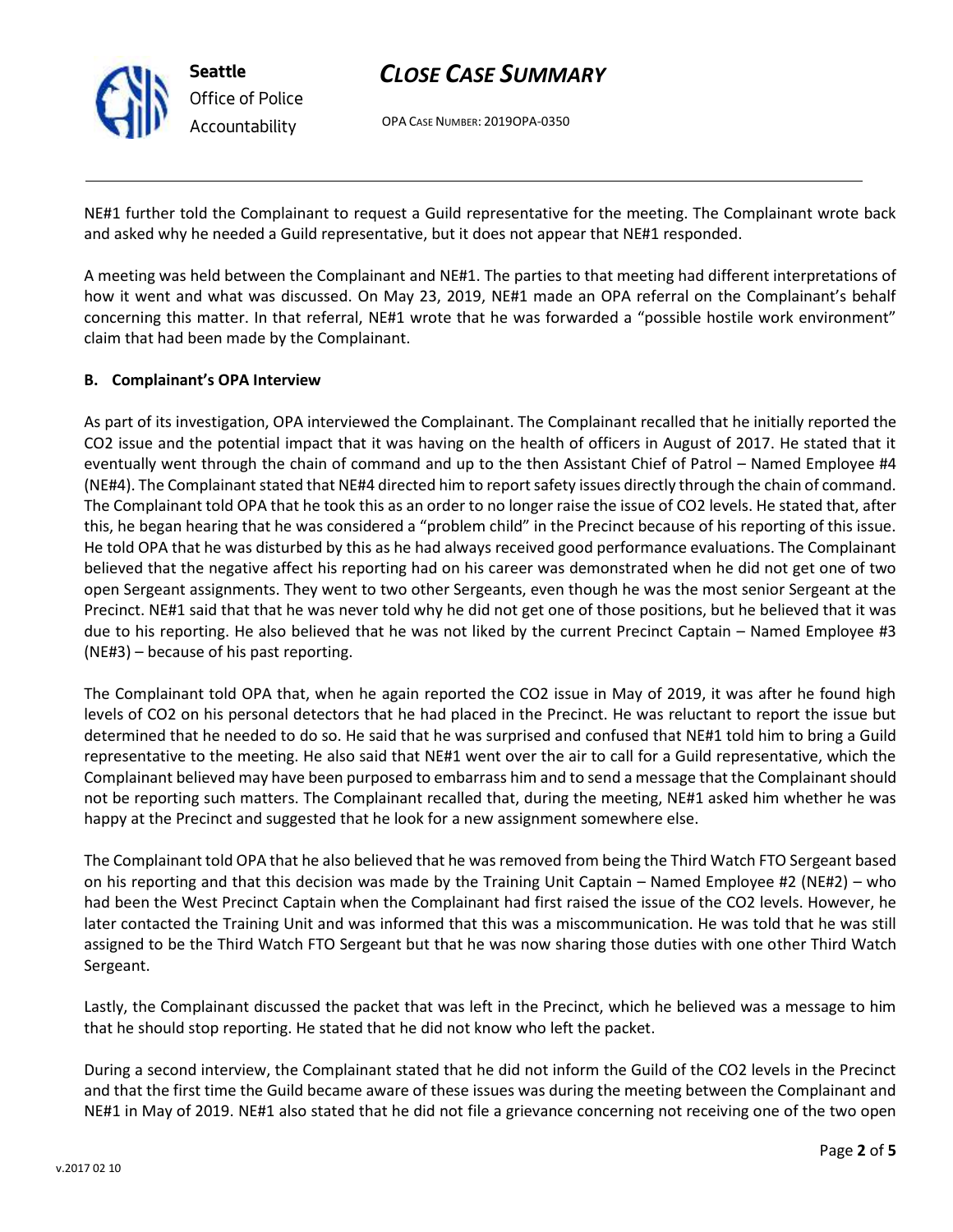

**Seattle** *Office of Police Accountability*

# *CLOSE CASE SUMMARY*

OPA CASE NUMBER: 2019OPA-0350

Sergeant positions and confirmed that he did not raise this matter with the Guild. The Complainant noted that NE#1 had recently approached another Third Watch Sergeant about moving into the Night Bikes Sergeant position, but that NE#1 did not ask the Complainant if he was interested. The Complainant believed that this was additional evidence of the negative impact the reporting had on his career.

# **C. Named Employees' OPA Interviews**

NE#1 reported that he was aware of previous high CO2 levels in the West Precinct. However, NE#1 said that he first learned of the Complainant's concerns regarding this issue when he received the May 2019 email from him. NE#1 told OPA that he asked the Complainant to bring a Guild representative because he anticipated discussing the Complainant's failure to address the CO2 issue through his chain of command prior to mounting his own detectors in the Precinct. NE#1 told OPA that he tried to obtain a Guild representative over the air because there was no representative at the Precinct, and he wanted to ensure that one would come to the meeting. NE#1 said that he was not bothered by the Complainant's reporting but thought he should do so through the chain of command and in an appropriate manner. NE#1 did not recall calling the Complainant a "problem child," but he did believe that the Complainant should consider trying out a new assignment or Precinct to have different experiences. NE#1 said that he was not aware of the flyers with the Complainant's name on them until the Complainant raised this with him. NE#1 said that, once he became aware of the flyers, he reported this entire issue to OPA. NE#1 ultimately denied that the Complainant was retaliated against because of his reporting.

NE#2 stated that the positions that the Complainant believed he did not get because of retaliation were filled in April 2017, several months prior to the Complainant first raising the CO2 issue. OPA asked NE#2 about an email sent by the Complainant in which the Complainant linked not being allowed to attend training to his CO2 reporting. NE#2 explained that this had nothing to do with the CO2 issue and, instead, was based on the West Precinct's limited training budget and the fact that the Complainant had already received more training than any other Sergeant at the Precinct. NE#2 further stated that, since the Complainant was still an FTO Sergeant, NE#2 could not have retaliated against him this that regard. Lastly, NE#2 denied knowledge of any negative effects that the reporting of the CO2 issue caused the Complainant and further stated that other officers also reported the CO2 issues prior to the Complainant.

NE#3 recalled that, at one point, he became aware that the Complainant had placed his own CO2 detectors in the Precinct. NE#3 was concerned because the detectors were not certified and, to the extent the readings were faulty, could cause unnecessary alarm among officers. He told the Complainant to remove the detectors and NE#1 counseled the Complainant about reporting such issues through his chain of command in the future. NE#3 stated such proper reporting would permit the chain of command to address this in an appropriate manner and to follow Department and City policies for handling such issues. NE#3 told OPA that it concerned him that the Complainant was repeatedly not going through official channels. He further said that he was concerned that the Complainant contacted vendors dealing with the CO2 issue directly and not through the chain of command. NE#3 stated that he had no knowledge concerning the decision not to select the Complainant for one of the open Sergeant spots in 2017 and that this decision was made by NE#2.

NE#4 discussed the steps that were taken by the Department to remedy the CO2 issue, including cleaning out the garage and contracting with vendors. He told OPA that he thought it was inappropriate for the Complainant to contact the vendors directly, as opposed to through his chain of command, and that he directed such communication to stop. However, he said that he did not take this personally against the Complainant. NE#4 told OPA that the Complainant is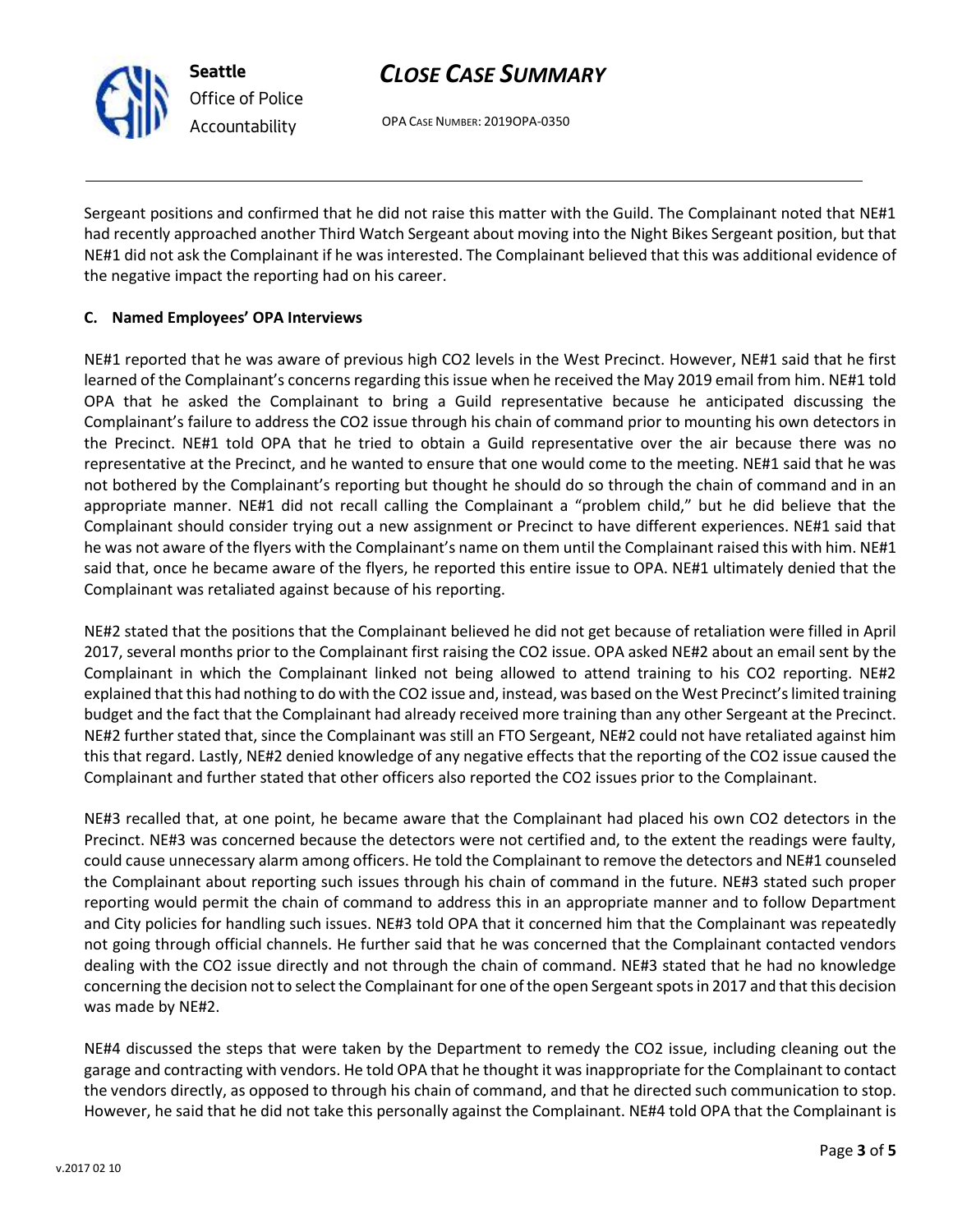

# *CLOSE CASE SUMMARY*

OPA CASE NUMBER: 2019OPA-0350

smart but can become fixated on issues. NE#4 believed that the CO2 levels was one of those issues. NE#4 opined that the Complainant could also be negative, including towards the Department. Lastly, NE#4 said that he was not involved in the Sergeant selection decision and that this was left to the Precinct. Lastly, NE#4, like the other Named Employees, denied that the Complainant was subject to any retaliation based on his reporting of the CO2 issue.

## **D. Other Evidence Reviewed By OPA**

OPA additionally looked at the Complainant's performance evaluations and PAS entries to determine whether there was any evidence of retaliation there. There was no mention of the CO2 issue in the Complainant's PAS entries. In addition, the Complainant had not received a performance evaluation since 2016 – prior to his reporting – so this did not provide evidence of retaliation.

OPA also reviewed email exchanges concerning the CO2 issue, including a number of emails sent by the Complainant and the Named Employees. The emails were largely consistent with the Named Employees' accounts. Notably, in one email, NE#4 expressed his frustration with the Complainant dealing directly with vendors and asked that it stop. However, there were no negative sentiments directed towards the Complainant or any evidence of retaliation in the emails.

### **ANALYSIS AND CONCLUSIONS:**

### **Named Employee #1 - Allegations #1** *5.001 - Standards and Duties 14. Retaliation is prohibited*

SPD Policy 5.001-POL-14 prohibits Department employees from engaging in retaliation. If, as the Complainant alleged, the Named Employees retaliated against him for reporting the CO2 levels, that conduct would violate policy.

However, based on OPA's evaluation of the totality of the record, there is insufficient evidence to establish that such retaliation occurred. First, with regard to the open Sergeant positions that the Complainant believed he was passed over for, those spots were filled in April of 2017 – months before the Complainant first reported the CO2 issue. Second, the training that the Complainant was not permitted to attend appears to have been due to the Precinct's limited training budget and other trainings that the Complainant had already taken part in, not retaliation. Third, there is no evidence of retaliation in the Complainant's performance evaluations, PAS entries, or emails concerning the CO2 issue. Fourth, the Complainant was not actually removed as the FTO Sergeant and still serves in that role for the West Precinct. Fifth, while it is unfortunate that someone marked up the flyer with the Complainant's name, there is no evidence suggesting that this was done by or at the behest of any of the Named Employees. Sixth, while NE#1 may have suggested to the Complainant that he explore opportunities outside of the Precinct, the Complainant was not forced to do so and his hours and working conditions were not changed by any of the Named Employees to functionally compel him into such a change. Seventh, and last, it was not retaliation, or for that matter improper, to direct the Complainant to report CO2 issues through the chain of command in the future. Similarly, it was appropriate for West Precinct to request that the Complainant remove his personal detectors so that any high CO2 levels could be determined by an expert and consistent with City and Department policies.